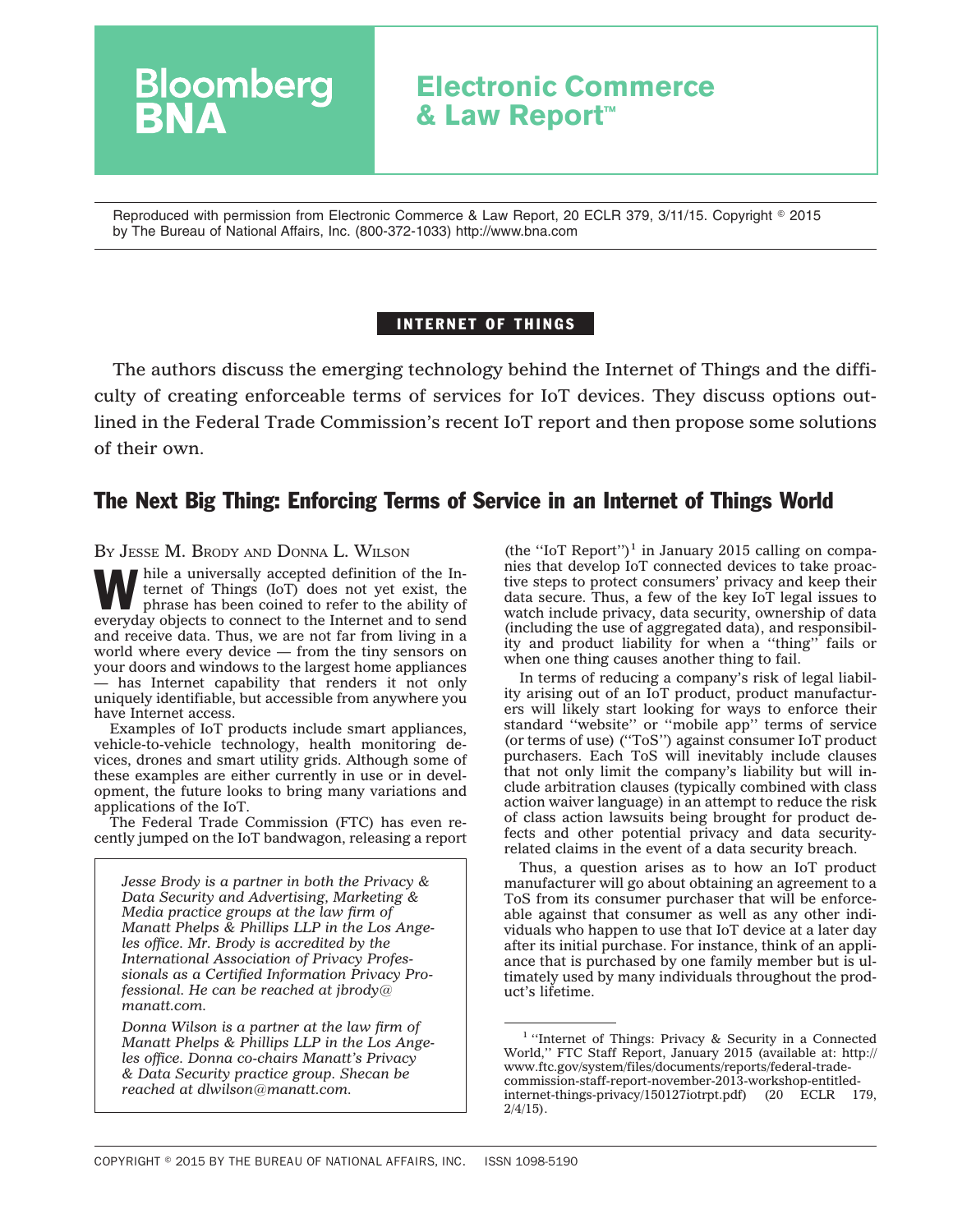As an initial matter, many IoT product manufacturers may believe that consumer contracting issues can be fully addressed at the point of sale. For example, shrink-wrap contracts entered widespread use in the 1980s and 1990s. Many of the leading cases regarding contracts that contain additional terms after the purchase of the products were developed in connection with software purchases.

Due to space limitations, the only way to include all of the terms of a contract was to separate some of the terms and enclose them within the packaging. Even though required elements of contract formation were missing, such as notice of the terms, and mutual assent thereto, courts slowly came to accept shrink-wrap contracts provided that the customer was able to return the product within a reasonable period of time.

In *ProCD* v. Zeidenberg,<sup>2</sup> the Seventh Circuit held that Zeidenberg was bound by the terms and conditions of a software license included in a users' manual within the packaging, and which was displayed on a computer screen upon installation and use of the software. The Seventh Circuit held that ''[Shrink-wrap] licenses are enforceable unless their terms are objectionable on grounds applicable to contracts in general.''3

However, an IoT device manufacturer may not be wise to rely solely on a shrink-wrap contract formation process with its customer. There will often be circumstances where it will want to obtain an agreement to a ToS with individuals beyond the product's original purchaser — such as in instances in which the user or the product is not the purchaser of the IoT device or where multiple individuals in the product's lifespan will use the IoT device. In the instance of a smart meter or a connected car, for example, all family members of a home may use the product, even though potentially only one member of the family made the original purchase.

Thus, in many instances in the IoT device context due to the risk of liability arising out of the company's misuse of information collected or the potential for breaches of data security, it is likely that manufacturers will want to rely on an electronic agreement to a ToS that was obtained in a way to bind all potential users of an IoT device instead of (or in addition to) the traditional shrink-wrap agreement.

## FTC Report Provides Guidance on Acceptance.

As part of the IoT Report the FTC gave us some hints on how IoT product manufacturers may attempt to get an electronic agreement to legal terms in its discussion addressing the notion of giving consumer notice and choice when a company will collect and use data from an IoT device in ways a consumer might not expect. The FTC provides examples of how companies can provide notice and provide choices on connected devices, especially when there is no consumer interface. These examples included (among others):

 $\blacksquare$  providing choices at the time of purchase,

 $\blacksquare$  providing video tutorials that explain how to manage privacy settings,

 $\blacksquare$  affixing a QR code or similar barcode that, when scanned, would take the consumer to a website with information about the applicable data practice,

 $\blacksquare$  providing choices during setup, for example as part of a setup wizard,

 $\blacksquare$  using command centers or dashboards, and

■ "Out of Band" communications requested by consumers, such as allowing users to receive information through e-mails or texts.

### Shrink-wrap, Browse-wrap and Click-wrap Agreements.

While these examples from the IoT Report are quite useful for purposes of providing notice and choice in the privacy context, they may also independently serve as ways that companies may choose to obtain an electronic agreement from all users of an IoT device to a ToS. We could also envision additional scenarios for obtaining an agreement to a ToS for IoT products that have a product warranty associated with them whereby the documentation provided in the product packaging directs the consumers to a traditional website where during the sign-up process a company could obtain assent to a ToS, but this process still leaves out all the potential users of the IoT product that fail to sign up for the product warranty.

Also, IoT products with associated websites or mobile apps that are required to be used in order to gain the benefits of the IoT product present easy opportunities to obtain an agreement to a ToS in the traditional electronic click-wrap manner discussed in more detail below.

Also, while privacy disclosures are typically made in notice form, a ToS may only be found to be enforceable against a consumer if a proper electronic agreement is entered into with an individual that meets the requirements of the Electronic Signatures in Global and National Commerce Act (commonly known as ''E-SIGN").<sup>4</sup> As background, obtaining an agreement to a ToS in the online context generally exists in two forms: (i) ''click-wrap'' and (ii) ''browse-wrap.'' With clickwrap agreements, users must provide express agreement or assent to online agreements by clicking ''I agree'' and actively checking an unchecked box, or performing some other affirmative action that meets the requirements of E-SIGN.

Most times, a hyperlink to the text of the agreement is next to an ''I agree'' button, or in some cases, users are required to scroll through the terms of an online agreement prior to clicking ''I agree.''

By contrast, with browse-wrap agreements, no affirmative action is required by users. Rather, a link to the online agreement is passively placed somewhere on the website (usually at the bottom of a page), and users have the option to read the agreement but are not required to do so before they can browse the website or use the services provided therein. Typically, browsewrap agreements contain clauses stating that a user's use of the website or the website's services constitutes assent to the terms of the agreement.

<sup>2</sup> *ProCD v. Zeidenberg*, 86 F.3d 1447 (7th Cir. 1996) (1 ECLR 298, 6/28/96). <sup>3</sup> *Id*. at 1448.

<sup>4</sup> Electronic Signatures in Global and National Commerce Act (''E-SIGN''), 15 U.S.C. 7001 et seq., effective October 1, 2000.